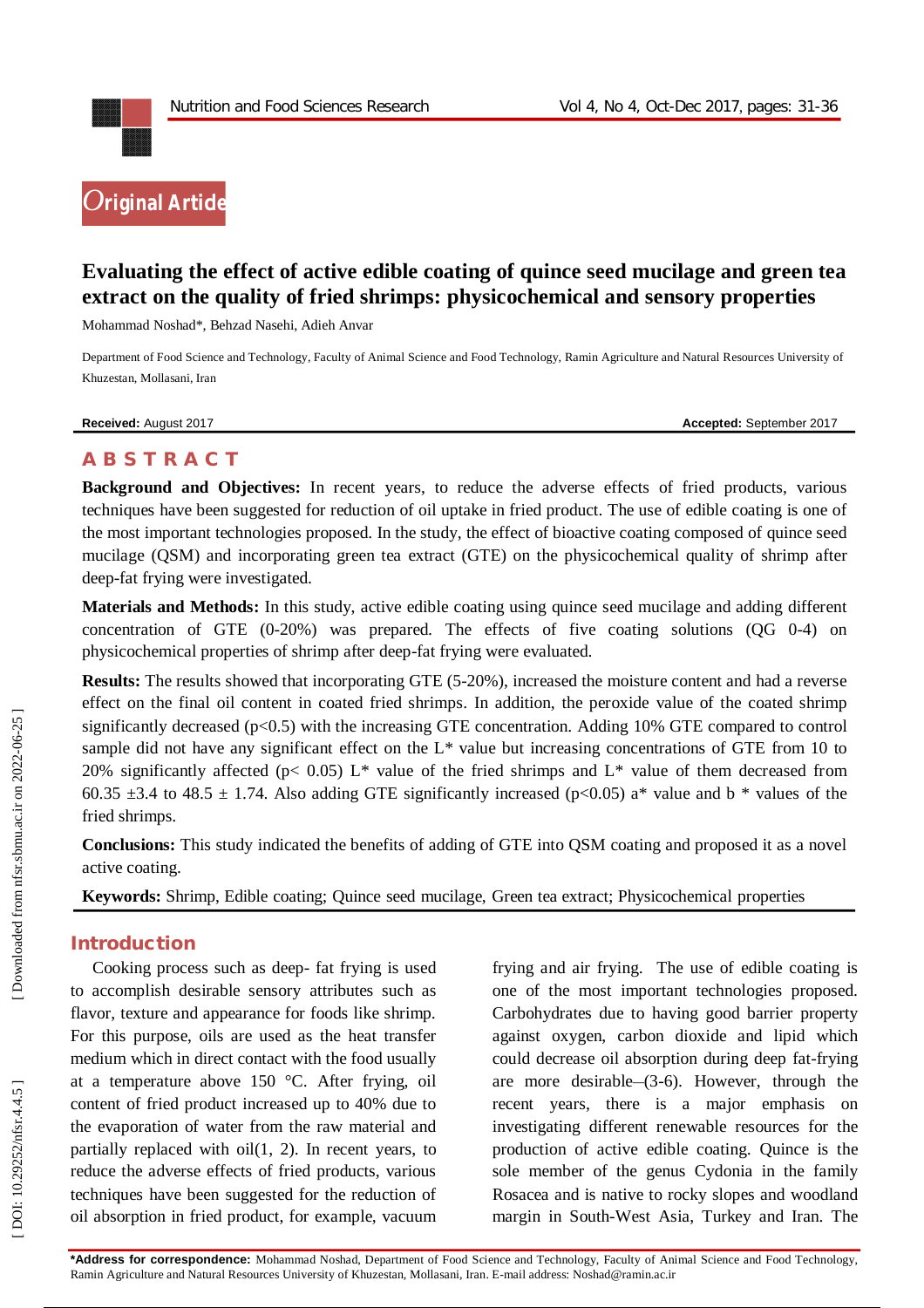constituents of quince seed mucilage are cellulosic fraction with a more readily hydrolyzed polysaccharide such as arabinose and xylose. These polysaccharides having unique colloidal properties, low production cost and easy extraction are suitable for edible coating or film(7).

Green tea (*Camellis sinensis*) is one of the most important sources of polyphenolic compounds such as catechin, theaflavins and thearubigins, which have strong antioxidant properties. The beneficial effects of the phenolic compounds are believed to result from their ability to scavenge oxygen and to delay the onset of lipid oxidation(8). Therefore, the objective of this study was to evaluate the active edible coating effects of quince seed mucilage and green tea extract (as an antioxidant compound) on the oil absorption, moisture reduction and physicochemical properties of deep -fat fried shrimp.

## **Material s and Methods**

The quince seeds and green tea were purchased from the grocery store in Ahvaz, Iran. Fresh, homogenous in size and non -treated Pacific white shrimp (L. *vannamei*) was obtained from the local shrimp market in Ahvaz, Iran (at one time). Immediately after purchase, the shrimps were deshelled, washed in cold water and kept in the refrigerator. All chemicals used were of analytical grade and were obtained from Merck.

**Preparation of coating solutions:** The method of Jouki *et al* (2014) was used to extract quince mucilage seed. After quince seeds sieving (about 10g), it was with its triple weight of ethanol (96% w/v) for 5 minutes under constant stirring. Seeds were dried in an oven at 45 °C after removing ethanol. For the extraction of quince seed mucilage from whole seeds, distilled water (water to seed ratio of 30:1) was used and then filtered with cheese cloth (9) .

Green tea was extracted according to the method described by Sabaghi *et al*, (2015). Briefly, a blender was used to ground the dried green tea leaves (Moulinex 320, Spain), and screened through a mesh (0.23 mm sieve size). To prepare GTE solution, ground green tea powder was blended in distilled water (1:5 w/w) in an Erlenmeyer flask and stirred in a water bath at at 80 °C (Heraeus, Germany) for 15 min under constant string, this was done to attain maximum phenolic compound extraction. The whatman No.1 (11 mm) filter paper was used to filter

the GTE solution (10). Different concentration of GTE (0 -20%) was blended to obtain five coating solutions  $(OG \ 0-4)$ . -4). For control, a non -coated treatment was used.

**Shrimp coating solutions:** The peeled shrimps were submerged in the coating solution for 30 seconds. Coated shrimps were then placed on a dry tray overnight. After drying, the coated shrimps were fried for the needed time (300S) at  $160^{\circ}C(2)$ .

**Frying conditions:** In this study for each new treatment, sunflower oil was used, because of its high smoking point. Samples were located in a wire basket and then immersed ( shrimp to oil ratio of 1:15,), for the needed time (300s) at 165 °C. Samples were instantly removed from oil after each frying batch. After the frying time, tissue paper was used to elimination surplus oil on the surface. Before further tests, the samples were allowed to cool at room temperature.

#### **Physicochemical properties of fried samples**

**Moisture content:** Conventional oven (105 °C, 24) h) was used to measure the moisture content of the whole fried samples (11).

**Oil uptake:** The soxhlet extraction method was used for the measurement of oil uptake $(12)$ . Equation  $(1)$ was used to calculate the oil uptake (%):

Oil uptake  $\left(\% \right) = \frac{O_f - O_i}{O}$  $\frac{1}{100} \times 100$ 

Where  $O_f$  is the oil content of fried shrimps and  $O<sub>r</sub>$  is the initial oil content of shrimp displayed as dry matter.

**Lipid oxidation:** The method of Lea (1952) was used to determine Peroxide value **(**PV). Briefly, a blend of methanol, water and chloroform was used to extract lipid from shrimps. A total of 1 g of extracted lipid was mixed in 25 ml of chloroform - acetic acid (2:3) mixed solution and added saturated solution of KI (1ml). By adding distilled water (30 ml), the blend was titrated against sodium thiosulphate (0.01 M)(13). PV was calculated as follows (Equation 2):  $PV=(S-B)\times N\times1000/w$ 

Where S indicates to the volume of  $Na<sub>2</sub>S<sub>2</sub>O<sub>3</sub>$ standard solution used by the sample (ml); B indicates to the volume of  $Na<sub>2</sub>S<sub>2</sub>O<sub>3</sub>$  standard solution used in blank test (ml); N indicates to the molar concentration of  $Na<sub>2</sub>S<sub>2</sub>O<sub>3</sub>$  standard solution (mol/L) and W is the mass of lipid extracted  $(g)$ .

**Thiobabituric acid reactive substances (TBARS) :** TBARS was investigated as explained by Nirmal and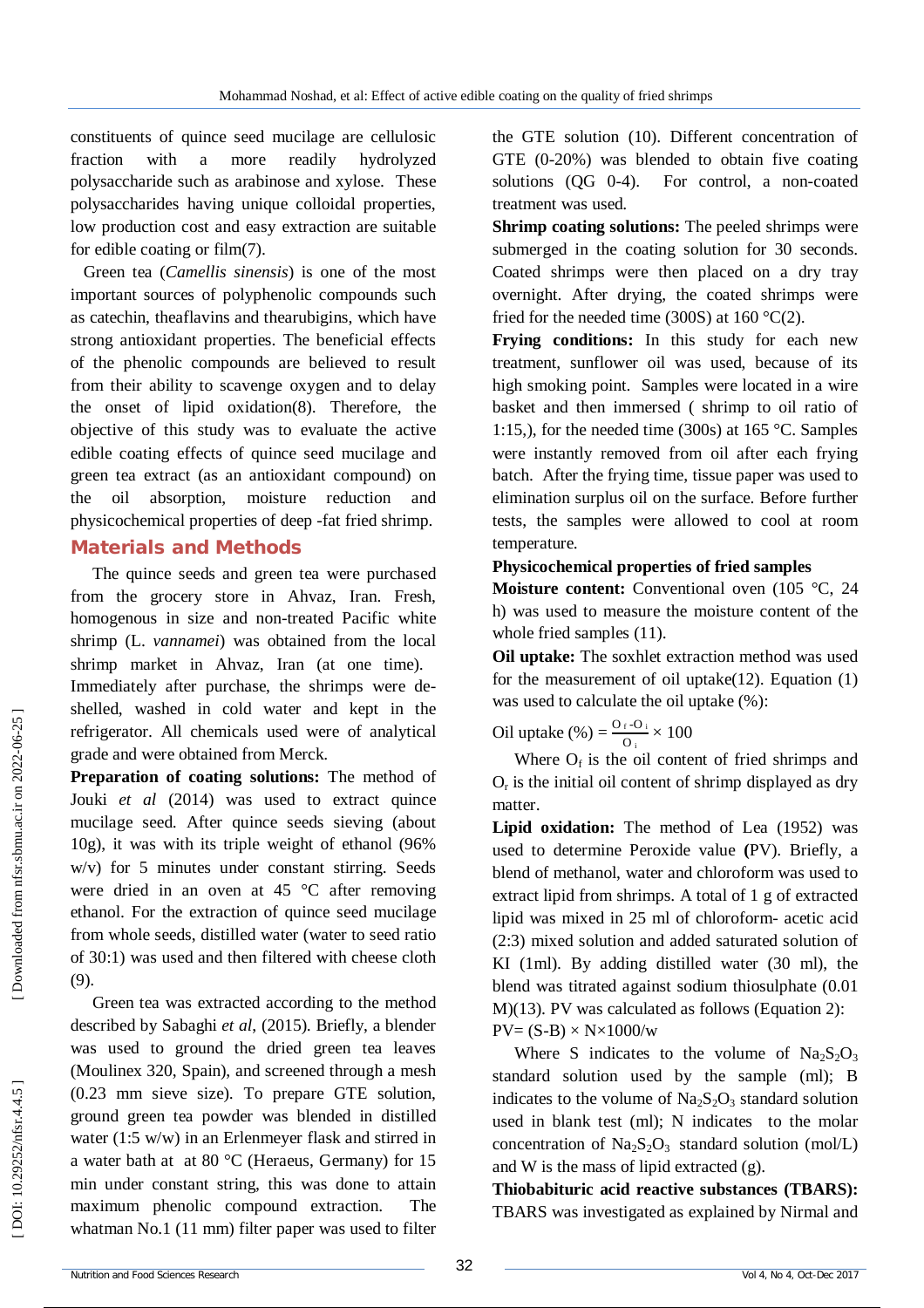Benjakul (2009). Briefly, white shrimp samples (2 g) were blened with 50 ml of TBARS solution with 0.2 g of TBA, 7.5 g of TCA and 0.50 ml of hydrochloric acid. The solution was placed in hot water bath for 10 minute and after chilling, it was centrifuged at 4000 g for 20 minute. A digital spectrophotometer was used to measure of absorbance at 532 nm (14).

**Texture analyses:** A texture analyzer (TA. XT2i, stable Micro System, Goldalming, UK) with cylindrical 6 mm probe and 5 mm/min post speed was used to investigate of shrimps fried texture (15).

**Color analysis:** Shrimps color was evaluated with a tri stimulus colorimeter (Konica Minolta, CR400, Japan) using the CIE Lab scale  $(L^*, a^*$  and  $b^*(16)$ . The mean of three evaluations taken at room temperature from different points of each sample expressed as results.

**Sensory evaluation:** Sensory evaluation was performed according to the method of Morin *et al*. (2002) with a 9 -point Hedonic scale, (9 being the highest quality score and 1 the lowest) was used to appraise of sensory evaluation. (17). The sensory attributes of fried shrimps were investigated by a sensory panel of ten trained assessors, age ranging from 22 to 31 years, chosen according to ISO 8586 and trained using discriminative tests with practice evaluation methods of specifying quality characteristics in fried shrimp(2). Panelists were asked to score overall acceptability of the products based on color, order and texture.

**Statistical analysis:** All the experiments were replicated three times, and the average values are reported. Data analysis carried out using SPSS statistics software (SPSS 19 for windows, SPSS Inc., Chicago,IL, USA). One -way analysis of variance was used to determine of difference between the mean values of test samples. The Tukey's multiple

comparison tests were used, considering significance at 95% confidence level (P< 0.05).

### **Results**

**Moisture and oil content:** To evaluate the oil absorption during deep -fat frying, the moisture content is main factor. Because of the removal of moisture from the samples, cavities or capillary pores were created inside which the oil penetrates through during deep -fat frying. The opposite relationship among moisture loss and oil uptake can be observed. In the study, a negative relationship was observed between moisture content and oil uptake  $(R<sup>2</sup>= 0.918)$ . Table 1 shows the moisture and oil content of fried shrimps. As can be seen, the used of coating increased the moisture content of fried shrimps.

**Lipid oxidation:** The peroxide value (PV) and thiobarbituric acid (TBA) were used to investigate the influence of active coating on lipid oxidation of shrimp during the frying process. To evaluate the oxidative state of lipid -containing food, the PV indicated the amount of primary products of lipid oxidation. In deep frying operations, peroxides are unstable and can break down to secondary oxidation products such as carbonyl and aldehyde compounds. Therefore, for measurement of secondary oxidation products, the TBA test was used which indicated the amount of malondialdehyde formed during oxidation of oils. Table 2 shows the influence of coating treatment on alterations of PV and TBA of shrimp. As can be seen, the uncoated white shrimp has the highest amount of both primary (peroxide) and secondary (malondialdehyde) oxidation products of 6.25 $\pm$ 0.21 (mmol peroxide/kg) and 0.32 $\pm$ 0.02 mg MDA/kg respectively.

Table 1. Effect of deep-fat drying on fat and moisture content of shrimp

|                       | Fat content (%)               | Moisture content $(\%)$       | Oil uptake $(\%)$  |
|-----------------------|-------------------------------|-------------------------------|--------------------|
| Uncoated raw shrimp   | $4.25 + 1.41^a$               | $79.56 + 1.84$ <sup>a</sup>   |                    |
| Uncoated fried shrimp | $25.45 \pm 2.4^b$             | $30.33 + 1.84^b$              | 498.8235+8.24      |
| QG <sub>0</sub>       | $24.8 \pm 1.8^{\circ}$        | $35.11 + 1.21^{\circ}$        | $483.5294 + 6.59$  |
| QG1                   | $18.13 \pm 1.58$ <sup>c</sup> | $45.6 + 2.04^d$               | 444.2353+7.21      |
| QG <sub>2</sub>       | $19.41 + 2.16^c$              | $40.43 \pm 1.1$ <sup>d</sup>  | $356.7059 \pm 6.7$ |
| QG3                   | $21.68 \pm 1.67$ <sup>c</sup> | $39.84 \pm 1.87$ <sup>d</sup> | 198.3529+9.34      |
| QG4                   | $19.9 + 2.04^c$               | $41.68 \pm 1.81$ <sup>d</sup> | 203.5294+8.27      |

Values with the same letters in the each raw indicate not significantly difference (P<0.05)

QG0: Control solution (without GTE); QG1: coating solution including 5% v/v GTE; QG2: coating solution including 10 % v/v GTE; QG3: coating solution including 15% v/v GTE; QG4: coating solution including 20% v/v GTE.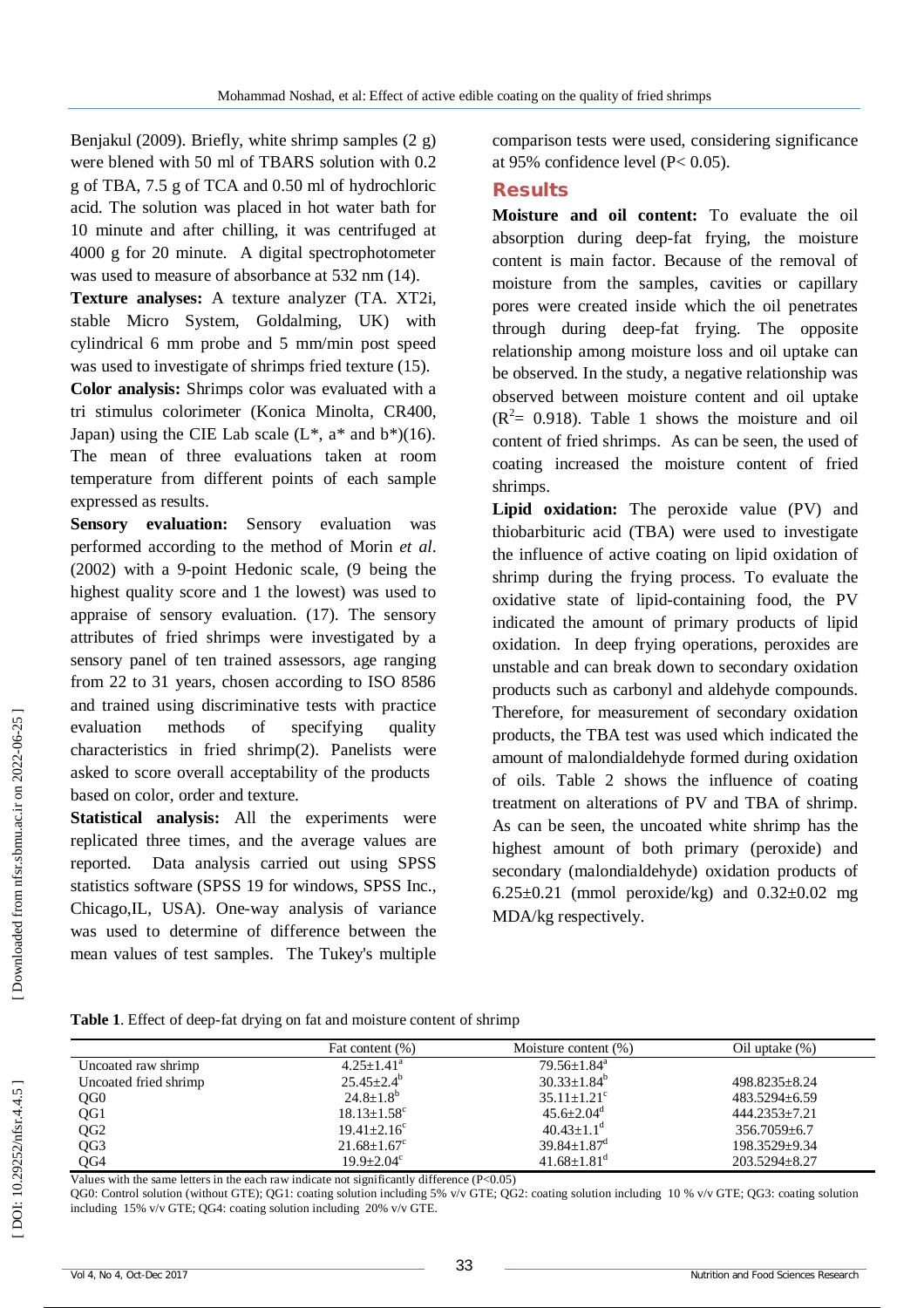| Treatment                                                                                 | uncoated                     | OOC                          | ЭG1                         | OG2                         | OG3                 | $\overline{O}G4$ |
|-------------------------------------------------------------------------------------------|------------------------------|------------------------------|-----------------------------|-----------------------------|---------------------|------------------|
| $PV$ (mmol peroxide/kg)                                                                   | $6.25 \pm 0.21$ <sup>a</sup> | $6.5 + 0.52$ <sup>ab</sup>   | $5.25 + 0.23^{\circ}$       | $3.05 + 0.12$ <sup>c</sup>  | $2.1 + 0.1d$        | $1+0.14^e$       |
| mg MDA/kg                                                                                 | $0.32 + 0.02^a$              | $0.23 \pm 0.01$ <sup>p</sup> | $0.22 + 0.08$ <sup>bc</sup> | $0.19 + 0.04$ <sup>cd</sup> | $0.17+0.01^{\circ}$ | $0.12+0.1^e$     |
| Values with the same letters in the each raw show not significantly difference $(D<0.05)$ |                              |                              |                             |                             |                     |                  |

**Table 2.** Effect of deep -fat frying on PV and TBA of shrimp samples

with the same letters in the each raw show not significantly difference  $(P<0.05)$ 

**Texture analysis:** In this study, hardness was used to described of the textural properties of the fried shrimps. Fig 1 shows the effect of different coating on the hardness of the fried shrimps. The results showed the coated shrimp compared to uncoated shrimp has a lower hardness. This phenomenon may be ascribed to the increased moisture content.



**Fig1.** Mechanical parameters (hardness) of fried shrimps

**Image analysis:** Table 3 showed the color values of fried shrimps. The samples coated QG0 contrasted to other samples after deep -frying process had the lowest value of  $L^*$ . The significant reduce (P<0.05) in L\* value for shrimp fried coated QG0 might be attributed to change in light absorption and light scattering resulted in the coating materials. The effect of GTE concentration on color value of fried shrimps are shown in table 3. Addition of 10% GTE did not have any significant effect on the  $L^*$  value compared to control sample but increasing **Fig1.** Mechanical parameters (hardness) of fried<br>
shrimps<br> **Fig1.** Mechanical parameters (hardness) of fried<br>
shrimps The samples coated QG0 contrasted to<br>
other samples after deep-frying process had the<br>
lowest value of

concentrations of GTE from 10 to 20% significantly affected ( $p$ < 0.05) L<sup>\*</sup> value of the fried shrimps and L<sup>\*</sup> value of them decreased from  $60.35 \pm 3.4$  to 48.5  $\pm$  1.74. Also, adding GTE (as the GTE concentration raised from 0 to 20%) into quince seed mucilage solution coating significantly affected ( $p<0.05$ ) a<sup>\*</sup> value and  $b *$  values of the fried shrimps.  $a *$  values of the fried shrimps increased from  $0.12 \pm 1.47$  to 1.3±0.21 (indicator of the tendency towards redness). The  $b^*$  values raised from 12.53  $\pm$ 3.14 to 25.07 $\pm$ 1.84 (indicator to the tendency toward yellowness).

**Sensory analysis:** To investigate the influence of sensory characteristics on consumer acceptance as effective expression about the feasibility of coating with coating solutions, sensory evaluation of the fried shrimp was performed. Fig 2 showed the results of the sensory investigation (overall acceptability) of fried shrimps. There was significant difference (p<0.05) in overall acceptability between coated and uncoated fried shrimps.



**Fig2.** Overall acceptability of fried shrimps

**Table3.** color parameters of fried shrimps

| Coating solution | T *                          | a*                          | h*                            | ΛE                             |
|------------------|------------------------------|-----------------------------|-------------------------------|--------------------------------|
| Uncoated         | $60.35 + 3.4^{\circ}$        | $0.12+0.94^{\text{a}}$      | $12.55 + 5.12^a$              | $28.71 + 2.41^a$               |
| QG <sub>0</sub>  | $44.37 + 1.7d$               | $0.35+0.12^b$               | $18.04 + 1.4^b$               | $23.64 + 1.84^b$               |
| QG1              | $54.95 + 3.42$ <sup>bc</sup> | $0.43+0.1b^c$               | $19.43 + 2.45^{bd}$           | $20.95 + 2.04$ <sup>bc</sup>   |
| QG <sub>2</sub>  | $55.58 + 1.1^{ab}$           | $1.1 + 0.31b^c$             | $17.7 + 3.24^b$               | $22.03 \pm 1.54$ <sup>bc</sup> |
| QG3              | $46.69 + 2.08^{cd}$          | $1.04 + 0.14$ <sup>bc</sup> | $25.07 \pm 1.02$ <sup>c</sup> | $14.05 + 1.61^{\text{cd}}$     |
| QG4              | $48.5 + 1.74$ <sup>d</sup>   | $1.3 + 0.26^c$              | $23.27 + 2.87$ <sup>cd</sup>  | $18.17 + 1.15^{\circ}$         |
|                  |                              |                             |                               |                                |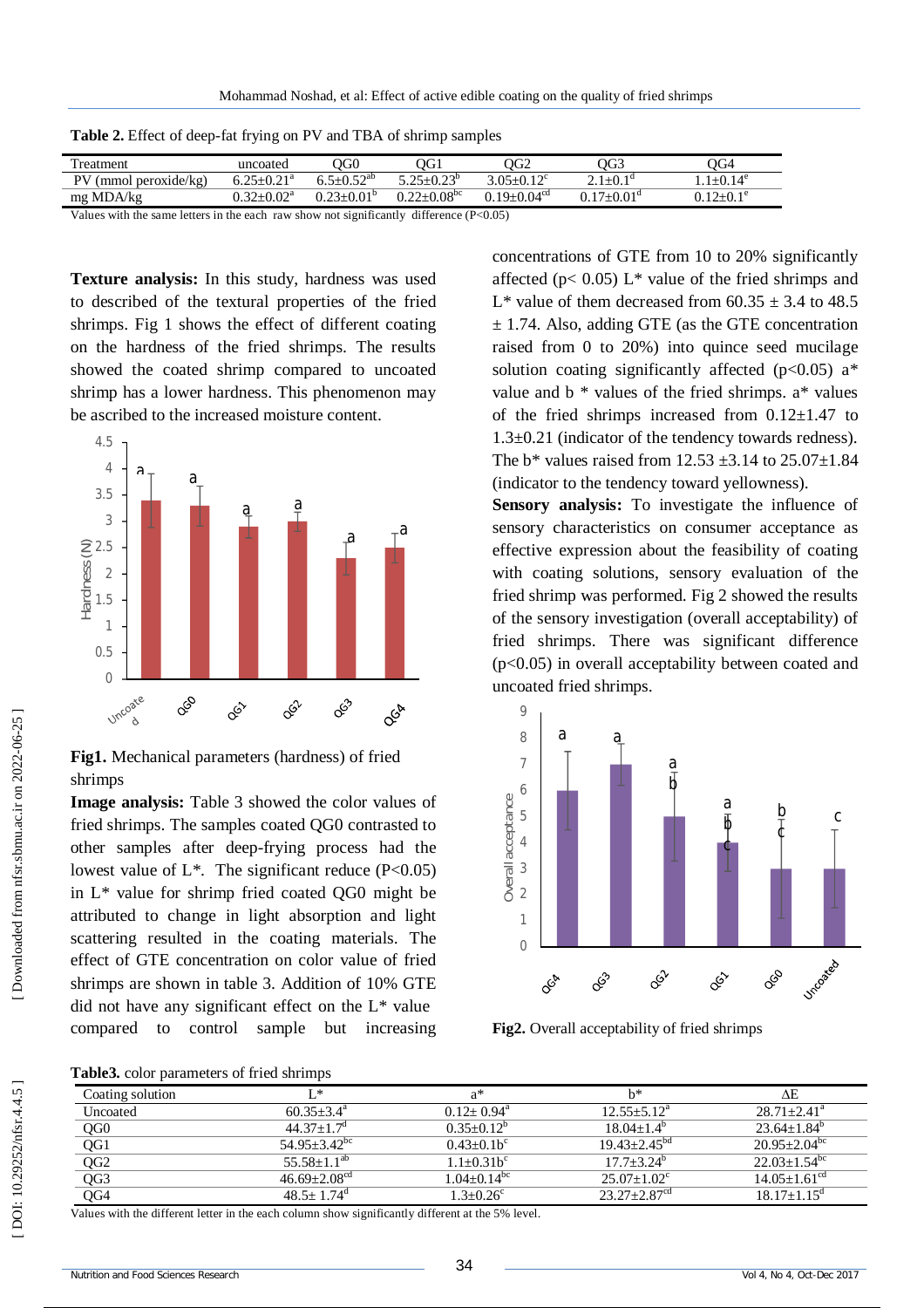#### **Discussion**

**Moisture and oil content:** Freitas *et al* (2009) expressed that utilizing whey protein as coating, has enhancing retention of moisture resulting in reduction of the oil uptake(6). Kim *et al* (2011) evaluated the influence of guar gum as coating on the oil absorption of the potato strips during frying. They reported that the application of 0.9% guar gum solutions decreased the oil content of the fried potatoes by 41% compared to the control (18) . Also, Increasing the concentration of green tea extract in the coating formulation reduced the moisture content in the samples. However, the moisture loss rate in uncoated shrimp was higher when compared to the coated shrimp. So that, GTE 20% led about 25% more moisture content in fried shrimp than in the uncoated samples.

In general, use of hydrocolloids as coating agent is popular for reducing the oil uptake because the thermal gelation or crosslinking properties of hydrocolloid coating prevented the creation of wide cavities or capillary pores, which resulted in less oil entrance to the samples. As can be seen, incorporating GTE (5 -20%) significantly affected  $(p<0.05)$  the final oil content of the fried shrimps. An increase in GTE concentration as well as mixed solution of quince seed mucilage and GTE solution caused a reverse influence on the final oil content; this was apperceive for coated fried shrimps. Therefore, using a higher percentage of GTE in their relative coating solution, increases the oil content in final products (table 1). However, the rate of oil uptake in uncoated shrimp was higher when compared to the coated shrimp. So that, 20% GTE led to about 24% less oil content in fried shrimp than in the uncoated samples. This may be due to different structures of these coating solutions.

**Lipid oxidation**: The results showed the PV value of the coated shrimp significantly decreased  $(p<0.5)$ with raising GTE concentration as indicated in table 2. The coated shrimp without GTE extract indicated similar PV value of uncoated white shrimp and there was no significant difference between them. According to, Mistumoto *et al* (2005), incorporating tea extract to minced meat inhibited lipid oxidation in both raw and cooked beef meat to a greater extent(19). The results of this study showed that the coating fortified with 20% v/v GTE has an inhibitory effect on lipid oxidation in shrimp during deep

frying. These coating decreased the lipid oxidation (PV) of the fried shrimp up to  $1.1\pm0.14$ . Also, edible coating on surface of the product acted as a barrier to the oxygen and moisture, which reduced oxidation, as a result decreasing the PV values.

**Texture analysis:** The texture of the fried shrimp is effected by both raw material and process conditions and it is main sensory characteristic for acceptability of fried food. The hardness of the coated shrimps was not significantly ( $p < 0.05$ ) lower than that of the uncoated shrimps.

**Image analysis:** Analogous results have been expressed by Siripatrawan and Harte (2010), who studied the incorporation of GTE in to chitosan films(20). The change in  $\Delta E$  values of shrimps samples are shown in table 3. Higher ∆E results indicate a greater relative change in color compared to the color of raw shrimp. In this study, uncoated samples indicated the highest and the coated treatments with active coating QG3 and QG4 had the lowest changes in ∆E values.

**Sensory analysis:** The results showed the overall acceptability of the coated shrimp significantly raised  $(p<0.5)$  with rising GTE concentration as shown in Fig2. The coated shrimp without GTE extract indicated similar overall acceptability of uncoated white shrimp and there was no significant difference between them. The higher scores may be due to the coating solution properties such as preventing dehydration, oxidative rancidity and surface browning. The results of this study shows that the coating fortified with 20% v/v GTE had the highest overall acceptability.

#### **Conclusion**

In this study, the effect of coating treatment on some physicochemical characterizes of shrimp during deep -frying were evaluated. Results showed that after deep -frying, QG4 (containing 20 v/v GTE) contained less of the primary and secondary oxidation products than the uncoated samples. The application of QG on shrimp was found to reduce the hardness of the product with high moisture content. Also, use of active coating on the shrimp was decreased. The oil absorption, lipid oxidation a\* values and b\* values during the deep -frying process was increased.